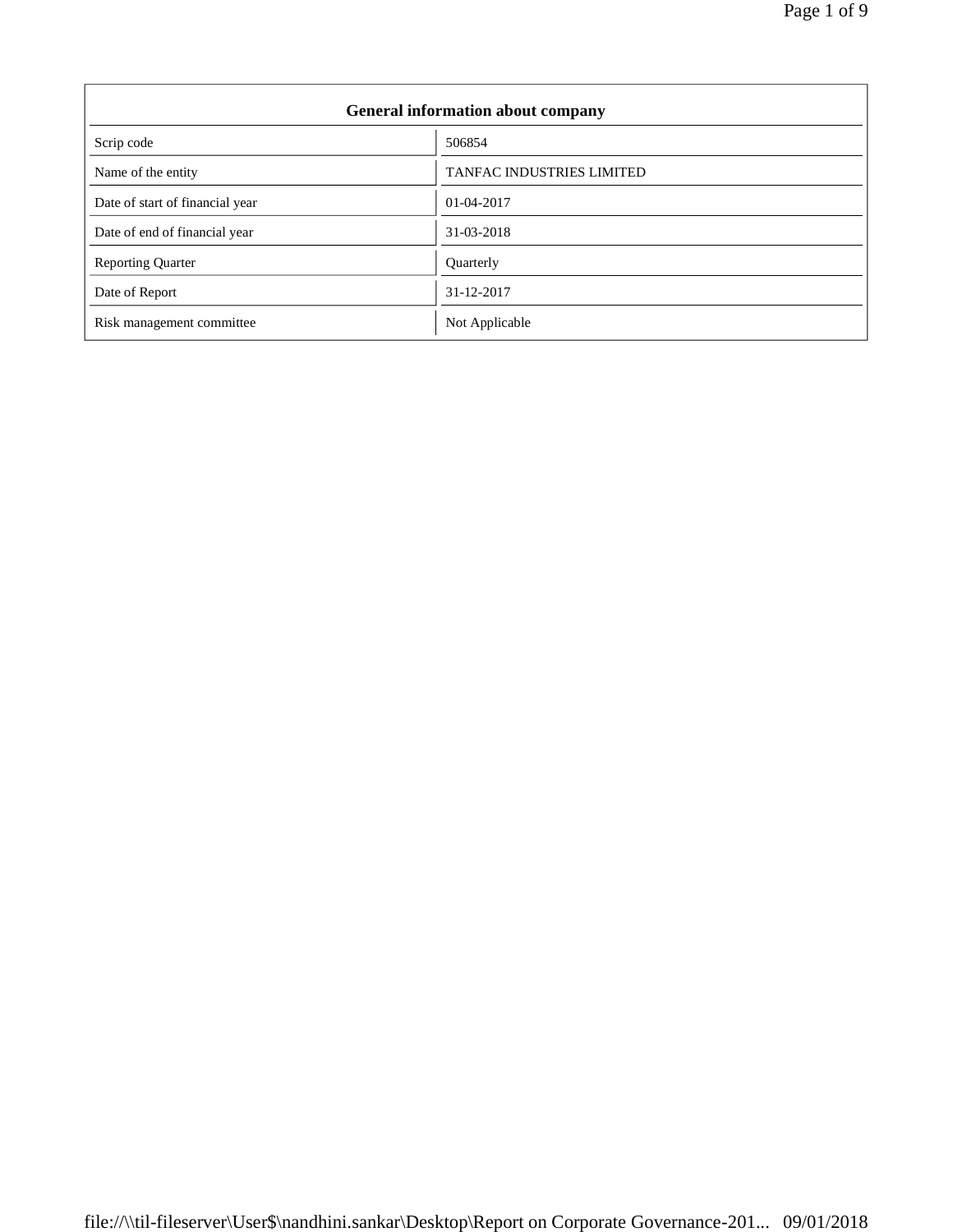| Annexure I                                                                                 |  |  |
|--------------------------------------------------------------------------------------------|--|--|
| Annexure I to be submitted by listed entity on quarterly basis                             |  |  |
| <b>I. Composition of Board of Directors</b>                                                |  |  |
| Disclosure of notes on composition of board of directors explanatory                       |  |  |
| Is there any change in information of board of directors compare to previous quarter<br>No |  |  |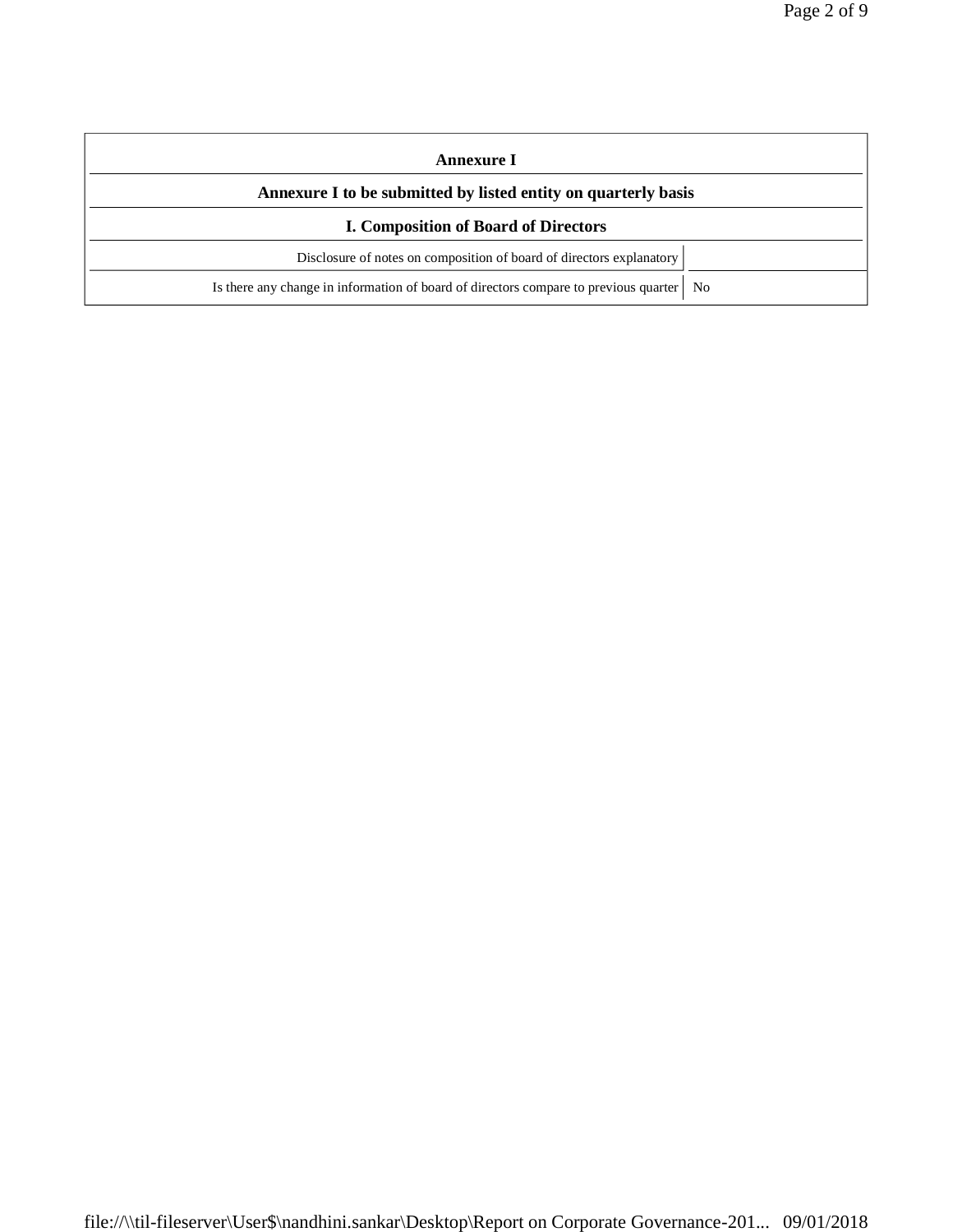| Annexure 1                                                                        |  |  |
|-----------------------------------------------------------------------------------|--|--|
| <b>II. Composition of Committees</b>                                              |  |  |
| Disclosure of notes on composition of committees explanatory                      |  |  |
| Is there any change in information of committees compare to previous quarter   No |  |  |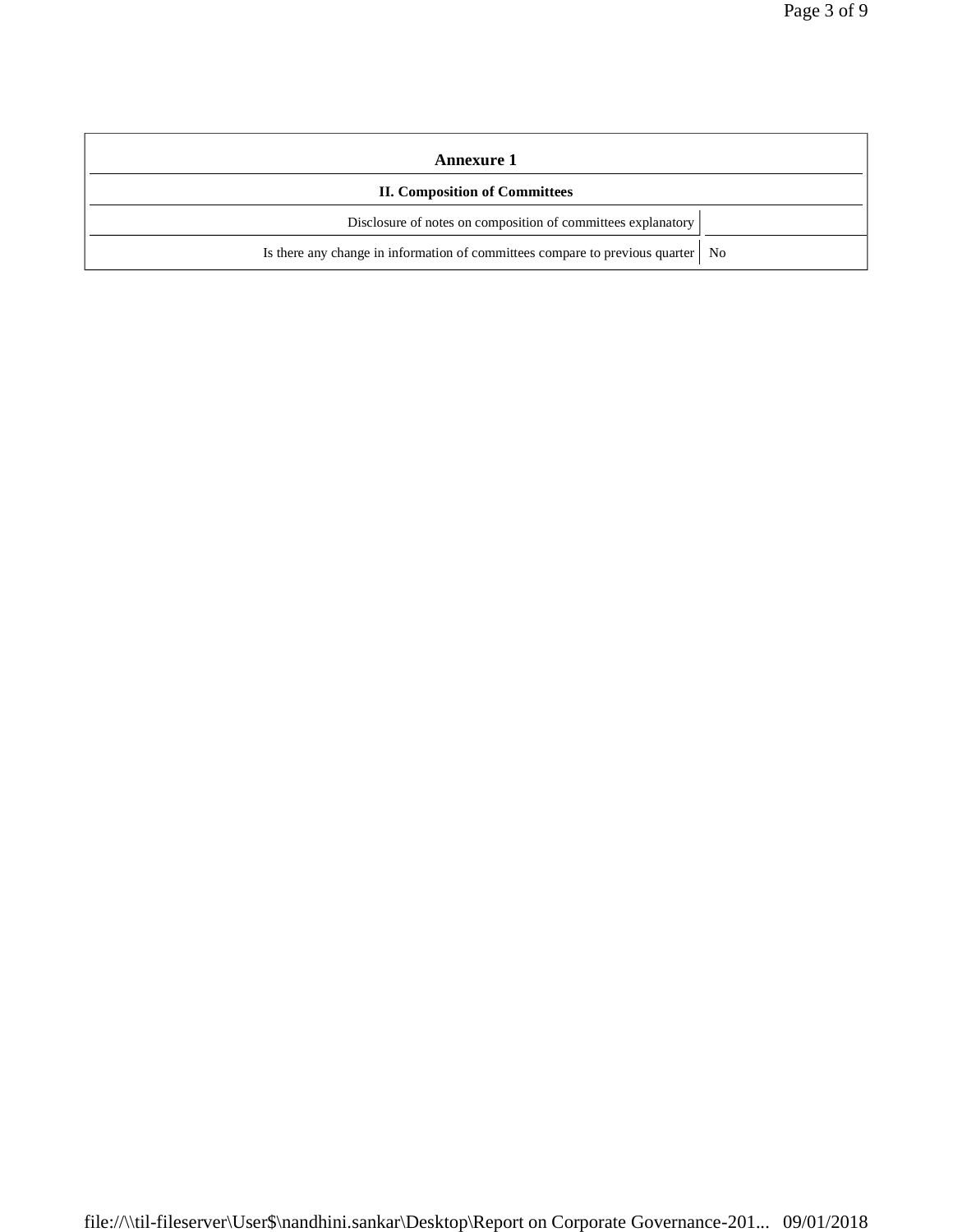| <b>Annexure 1</b> |                                                                  |                                                         |                                                                |  |  |
|-------------------|------------------------------------------------------------------|---------------------------------------------------------|----------------------------------------------------------------|--|--|
|                   | <b>Annexure 1</b>                                                |                                                         |                                                                |  |  |
|                   | <b>III.</b> Meeting of Board of Directors                        |                                                         |                                                                |  |  |
|                   | Disclosure of notes on meeting of board of directors explanatory |                                                         |                                                                |  |  |
| Sr                | $Date(s)$ of meeting (if any) in the<br>previous quarter         | $Date(s)$ of meeting (if any) in the<br>current quarter | Maximum gap between any two consecutive (in<br>number of days) |  |  |
|                   | 03-08-2017                                                       |                                                         |                                                                |  |  |
|                   |                                                                  | 11-11-2017                                              | 99                                                             |  |  |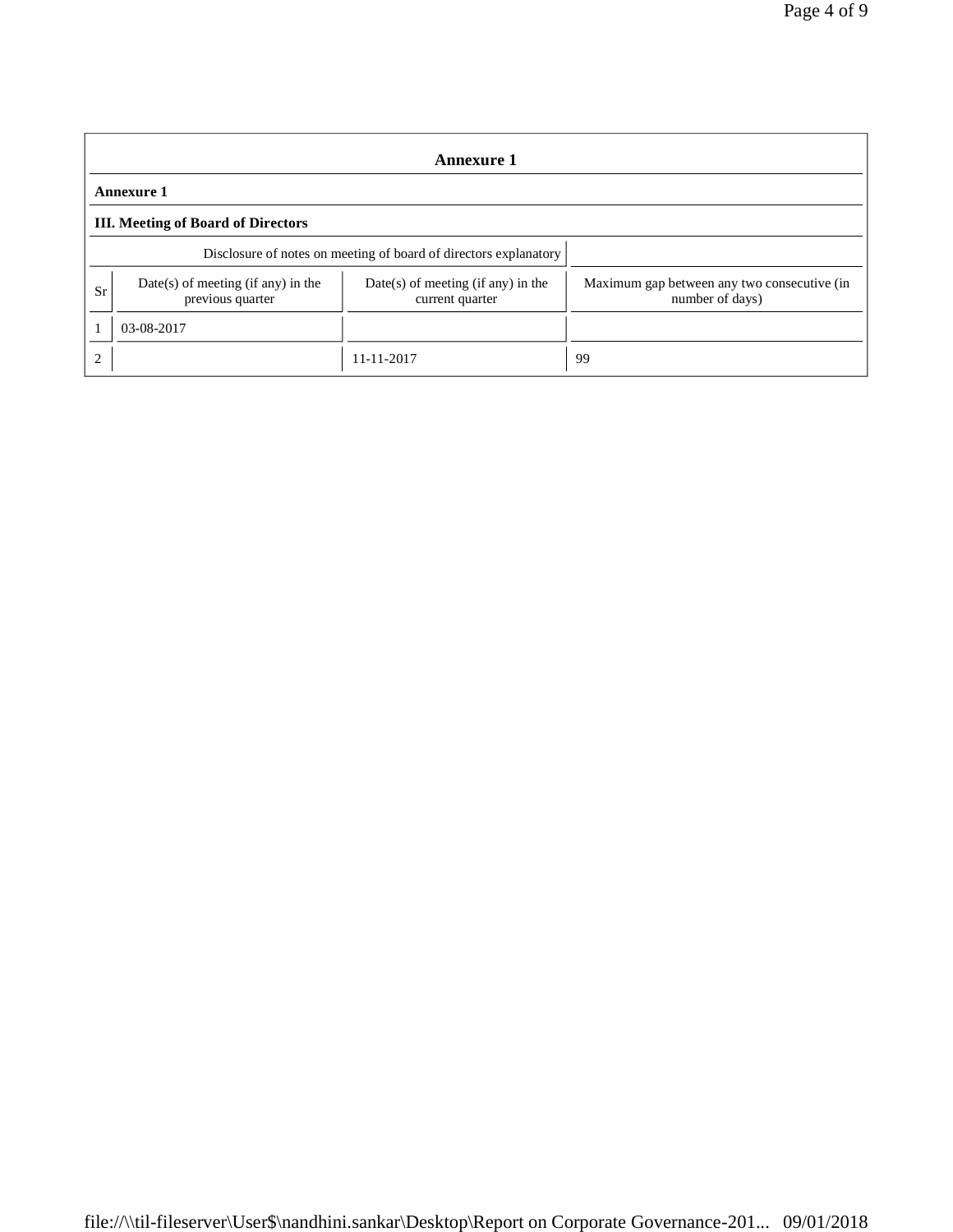| <b>Annexure 1</b> |                                                  |                                                                           |                                                     |                                                                                                                                                                                                                       |                                                                           |                                                                                  |                               |
|-------------------|--------------------------------------------------|---------------------------------------------------------------------------|-----------------------------------------------------|-----------------------------------------------------------------------------------------------------------------------------------------------------------------------------------------------------------------------|---------------------------------------------------------------------------|----------------------------------------------------------------------------------|-------------------------------|
|                   | <b>IV. Meeting of Committees</b>                 |                                                                           |                                                     |                                                                                                                                                                                                                       |                                                                           |                                                                                  |                               |
|                   |                                                  |                                                                           |                                                     | Disclosure of notes on meeting of committees explanatory                                                                                                                                                              |                                                                           |                                                                                  |                               |
| Sr                | Name of<br>Committee                             | $Date(s)$ of<br>meeting of the<br>committee in<br>the relevant<br>quarter | Whether<br>requirement of<br>Quorum met<br>(Yes/No) | Requirement of Quorum met<br>(details)                                                                                                                                                                                | $Date(s)$ of<br>meeting of the<br>committee in<br>the previous<br>quarter | Maximum gap<br>between any two<br>consecutive<br>meetings (in<br>number of days) | Name of<br>other<br>committee |
|                   | Audit<br>Committee                               | 11-11-2017                                                                | Yes                                                 | Meeting was attended by all<br>the committee Members<br>comprising of Four<br>Independent Directors and<br>One Non Independent<br>Director representing from<br>Promoters (TIDCO). All<br>Directors are Non-Executive | 03-08-2017                                                                | 99                                                                               |                               |
| $\overline{2}$    | <b>Stakeholders</b><br>Relationship<br>Committee | 11-11-2017                                                                | Yes                                                 | Meeting was attended by all<br>the committee Members<br>comprising of Two<br>Independent Directors and<br>One Non Independent<br>Director representing from<br>Promoters (TIDCO). All<br>Directors are Non-Executive  | 03-08-2017                                                                | 99                                                                               |                               |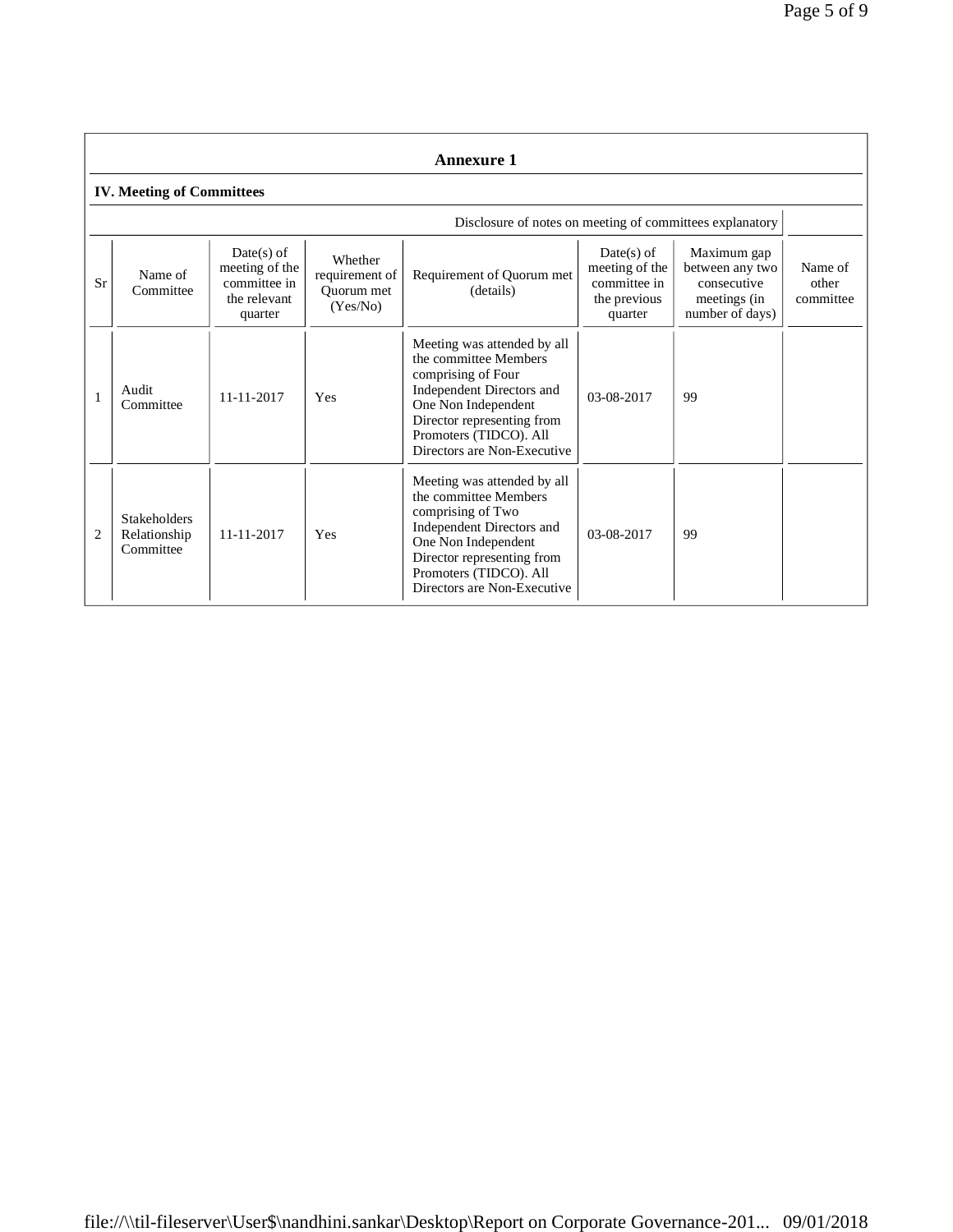|                                      | Annexure 1                                                                                                |                                  |                                                                    |  |
|--------------------------------------|-----------------------------------------------------------------------------------------------------------|----------------------------------|--------------------------------------------------------------------|--|
| <b>V. Related Party Transactions</b> |                                                                                                           |                                  |                                                                    |  |
| Sr                                   | Subject                                                                                                   | Compliance status<br>(Yes/No/NA) | If status is "No" details of non-<br>compliance may be given here. |  |
|                                      | Whether prior approval of audit committee obtained                                                        | Yes                              |                                                                    |  |
| $\overline{c}$                       | Whether shareholder approval obtained for material RPT                                                    | <b>NA</b>                        |                                                                    |  |
| 3                                    | Whether details of RPT entered into pursuant to omnibus<br>approval have been reviewed by Audit Committee | Yes                              |                                                                    |  |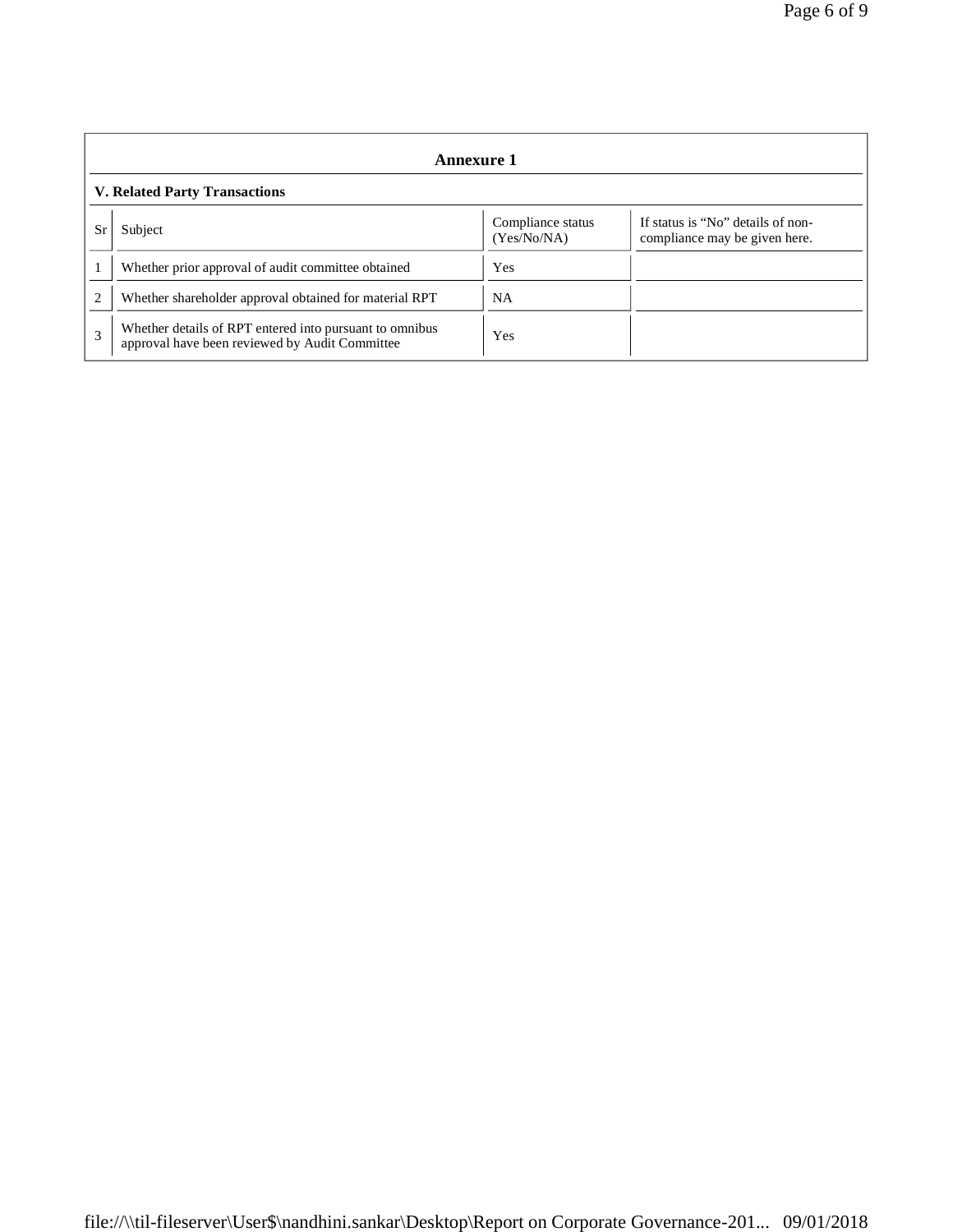|                | Annexure 1                                                                                                                                                                                                      |                               |  |  |  |
|----------------|-----------------------------------------------------------------------------------------------------------------------------------------------------------------------------------------------------------------|-------------------------------|--|--|--|
|                | <b>VI. Affirmations</b>                                                                                                                                                                                         |                               |  |  |  |
| Sr             | Subject                                                                                                                                                                                                         | Compliance status<br>(Yes/No) |  |  |  |
| $\mathbf{1}$   | The composition of Board of Directors is in terms of SEBI (Listing obligations and disclosure requirements)<br>Regulations, 2015                                                                                | Yes                           |  |  |  |
| $\overline{2}$ | The composition of the following committees is in terms of SEBI(Listing obligations and disclosure<br>requirements) Regulations, 2015 a. Audit Committee                                                        | Yes                           |  |  |  |
| 3              | The composition of the following committees is in terms of SEBI(Listing obligations and disclosure<br>requirements) Regulations, 2015. b. Nomination & remuneration committee                                   | Yes                           |  |  |  |
| $\overline{4}$ | The composition of the following committees is in terms of SEBI(Listing obligations and disclosure<br>requirements) Regulations, 2015. c. Stakeholders relationship committee                                   | Yes                           |  |  |  |
| 5              | The composition of the following committees is in terms of SEBI(Listing obligations and disclosure<br>requirements) Regulations, 2015. d. Risk management committee (applicable to the top 100 listed entities) | <b>NA</b>                     |  |  |  |
| 6              | The committee members have been made aware of their powers, role and responsibilities as specified in SEBI<br>(Listing obligations and disclosure requirements) Regulations, 2015.                              | Yes                           |  |  |  |
| $\overline{7}$ | The meetings of the board of directors and the above committees have been conducted in the manner as<br>specified in SEBI (Listing obligations and disclosure requirements) Regulations, 2015.                  | Yes                           |  |  |  |
| 8              | This report and/or the report submitted in the previous quarter has been placed before Board of Directors.                                                                                                      | Yes                           |  |  |  |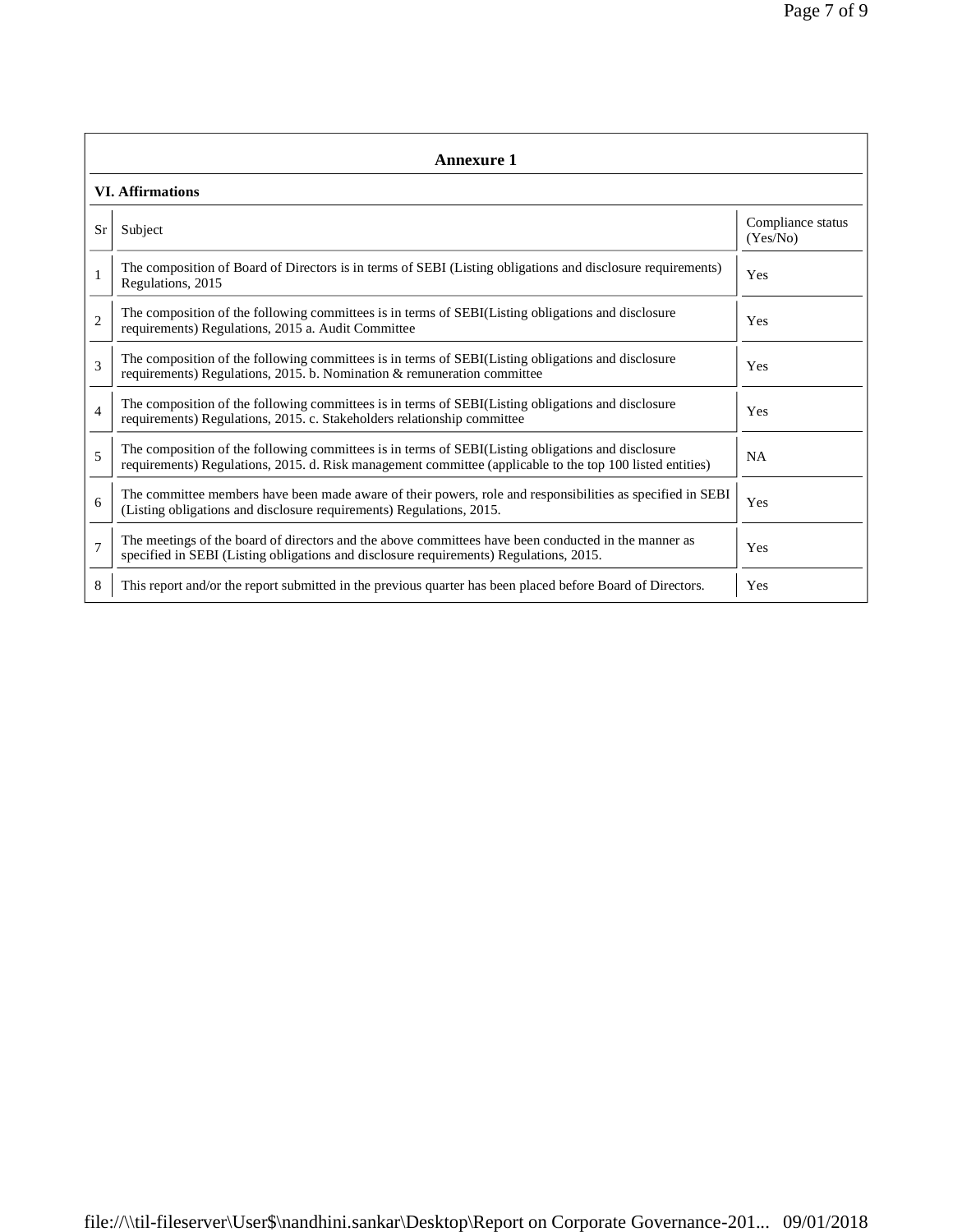| <b>Signatory Details</b> |                   |  |
|--------------------------|-------------------|--|
| Name of signatory        | PUNITA AGGARWAL   |  |
| Designation of person    | Company Secretary |  |
| Place                    | <b>CUDDALORE</b>  |  |
| Date                     | 09-01-2018        |  |